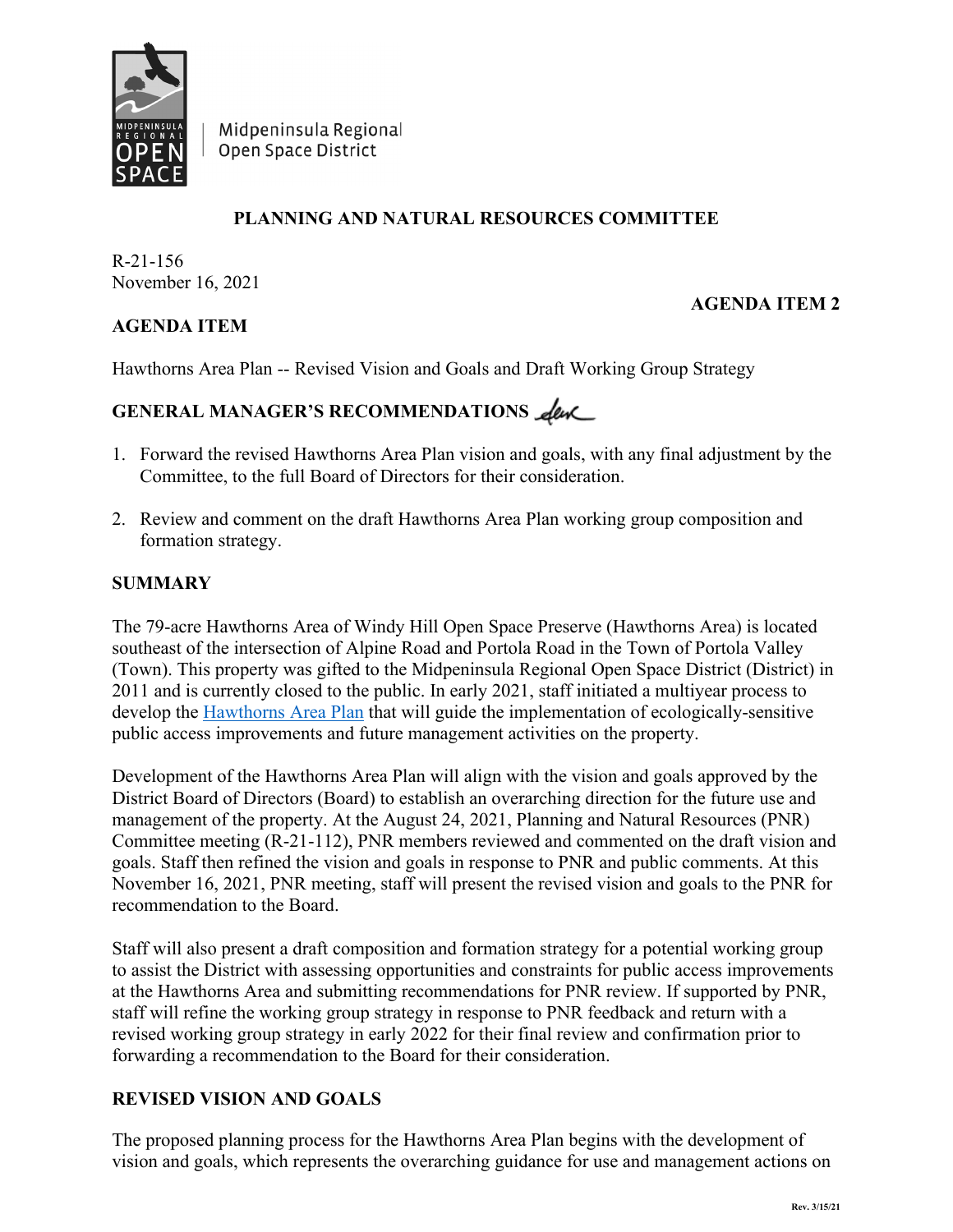the property. Based on PNR and public comments received on August 24, 2021 (please refer to Attachment 1 for details), staff revised the vision and goal statements (provided below) for PNR review and public input. Text additions are provided in underline. Text deletions are provided in strikeout.

# **Revised Vision**

Manage natural, scenic, cultural, and open space values at the Hawthorns Area and provide ecologically sensitive public access consistent with the allowable uses outlined in the property's conservation easement. The Hawthorns Area offers picturesque views of rolling oak grasslands and the Santa Cruz Mountains, provides important wildlife refuge, and reflects the region's natural, agricultural, and social history. The District will protect biotic resources and interpret natural and cultural resources on the Hawthorns Area in a manner consistent with the District's mission and the property's conservation easement.

# **Revised Goals**

- **Natural Resources:** Protect and restore native habitat Manage for ecological resiliency of aquatic and terrestrial habitat, wildlife corridors connectivity, and other sensitive natural resources.
- **Public Access:** Open the Hawthorns Area to low intensity public access with and provide sufficient parking, multimodal access options, an internal trail system, and strategies that promote multi-modal access to the property low intensity recreational amenities that support ecologically sensitive public enjoyment.
- **Regional and Local Connectivity:** Connect to adjacent public trails and explore opportunities for to facilitate new regional trail connections to regional open space lands.
- **Natural and Cultural History:** Interpret the rich natural, cultural, and historic features of the Hawthorns Area and pursue partnerships to manage the property's natural and cultural history key features of the Hawthorns Historic District.
- **Aesthetics:** Highlight scenic viewpoints and integrate recreational amenities into the visual landscape protect scenic viewsheds.
- **Operation and Maintenance:** Manage the property for safe public access in a safe and fiscally sustainable manner that promotes ongoing public support and appreciation with ongoing public engagement and consistent with the District's Good Neighbor Policy.

# **DRAFT WORKING GROUP COMPOSITION AND FORMATION STRATEGY**

The District will consider formation of a working group to develop low intensity public access facilities at the Hawthorns Area. Public access elements include internal trail systems, trail connectivity, trailhead locations, parking area locations, and allowable uses. Conceptual development of these features would greatly benefit from engagement with local stakeholders.

The Hawthorns Area Plan will be a comprehensive blueprint for long-term management of the property, and public access is only one component of the Area Plan. The District will internally develop other Area Plan elements and identify land management actions to protect natural resources, steward cultural and historic features, and conduct ongoing site operations and management. While the development of these other elements is not the focus of the working group, these elements may be included in working group discussions to inform, and be informed by, potential public access alternatives. The public will have opportunity to review and comment on these other elements as part of future PNR and Board reviews of the Area Plan.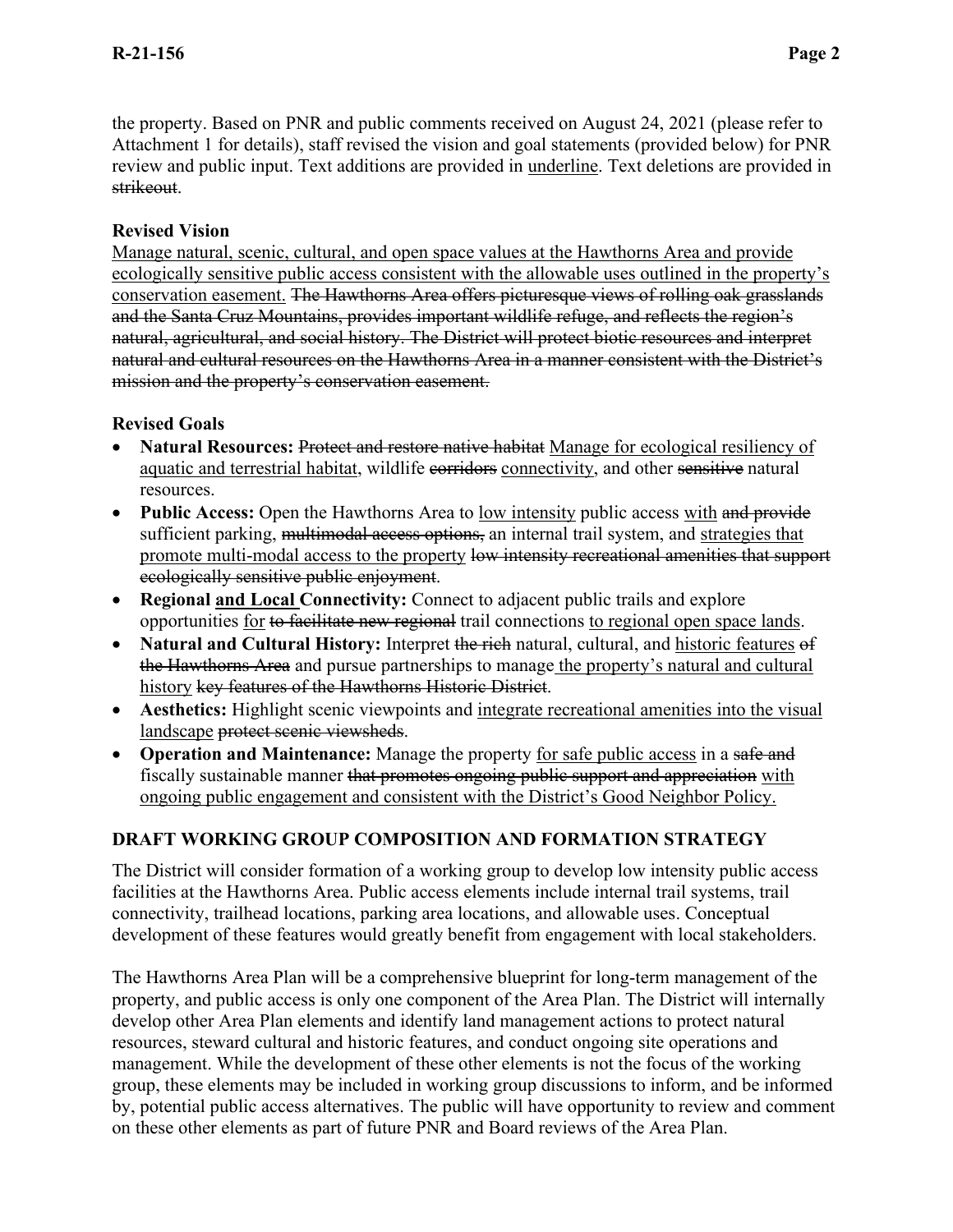# **Purpose of the Working Group**

The purpose of the working group would be to establish an interactive forum of local and regional perspectives to collaborate with the District on a plan for introducing public access at the Hawthorns Area in a manner consistent with the Board-adopted vision and goals.

#### **Goals and Outcomes for the Working Group**

The working group would evaluate the following public access components:

- Parking area and driveway location(s)
- Trailhead locations and internal trail system
- Trail connections with surrounding Town trails and pathways
- Opportunities for regional trail connections
- Possible trail uses within the Hawthorns Area

Through the working group process, the District would present draft Conceptual Alternatives for the Hawthorns Area Plan to the PNR and Board for review and input. As part of future phases of the planning process, the District would refine the draft Conceptual Alternatives to present a preferred alternative to the PNR and Board, which, if approved by the Board, would serve as the project description for environmental review.

### **Working Group Formation and Term**

The Board would authorize formation of the working group to operate until Board approval of the Conceptual Alternatives. The working group would begin in mid-2022 and be active for approximately 18 months, with the timeline extended if needed. Upon identification of Conceptual Alternatives, the Board would determine whether the working group has fulfilled its charge and, if so deemed, direct the General Manager to dissolve the working group.

#### **Working Group Composition**

The working group would consist of nine members, described in **Table 1**. Each member would represent a relevant focus area and reside within the District's jurisdiction. Example focus areas include natural resource protection, trail connectivity, trail groups, interpretation and education, and Town community interests. The District values diversity as a core principle and would apply principles of diversity, equity, and inclusion in the recruitment of working group members in all focus areas.

| 1 AVIV 1<br>working stroup composition |                                                                   |                                                    |  |  |
|----------------------------------------|-------------------------------------------------------------------|----------------------------------------------------|--|--|
| <b>Focus Area</b>                      | <b>Role Description</b>                                           | <b>Potential Recruitment Partner</b>               |  |  |
|                                        | Natural Resource Protection Advocate for ecological resiliency    | Green Foothills                                    |  |  |
| <b>Regional Connectivity</b>           | Support regional trail connectivity                               | City of Palo Alto Community<br>Services Department |  |  |
| Hikers                                 | Represent hiking perspectives                                     | Bay Area Ridge Trail Council                       |  |  |
| Interpretation                         | Represent environmental/cultural<br>education and interpretation. | District docents                                   |  |  |
| <b>Equestrian Community</b>            | Represent equestrian perspectives                                 | Equestrian Trail Riders Action<br>Committee        |  |  |
| Local Schools                          | Represent Safe Routes to Schools and<br>Alpine Road Trail users   | Portola Valley School District                     |  |  |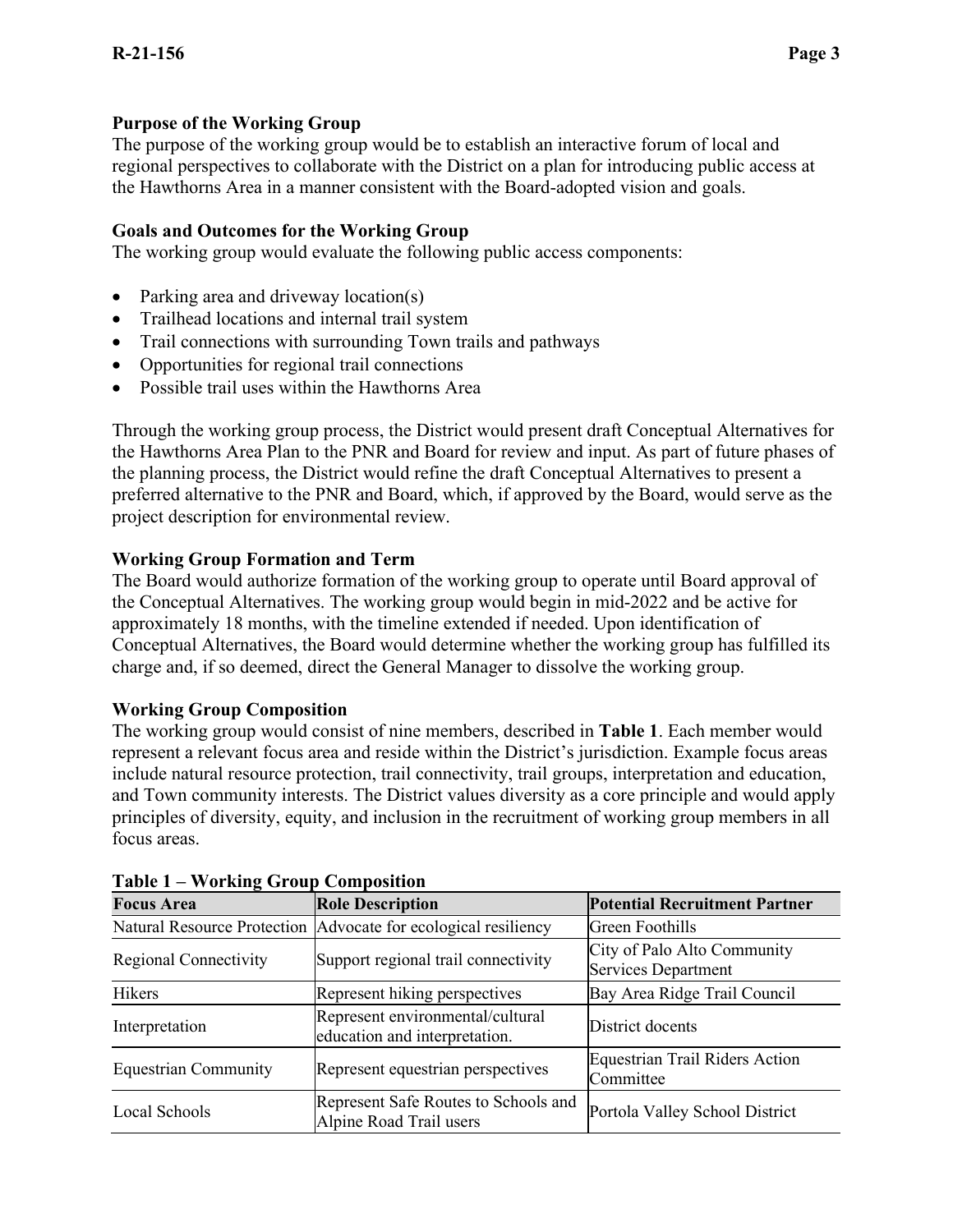| <b>Focus Area</b>                                 | <b>Role Description</b>                               | <b>Potential Recruitment Partner</b> |
|---------------------------------------------------|-------------------------------------------------------|--------------------------------------|
| Portola Valley Ranch                              | Represent neighbors adjacent to the<br>Hawthorns Area | Portola Valley Ranch HOA             |
| Town of Portola Valley<br><b>Community Member</b> | Represent Town community interests                    | Town of Portola Valley               |
| Town of Portola Valley<br><b>Community Member</b> | Represent Town community interests                    | Town of Portola Valley               |

# **Working Group Member Recruitment**

District staff would identify working group candidates via direct solicitation to the recruitment partners listed in **Table 1**. The District would request candidates that are non-elected members of the community to provide an equitable platform where all working group members have comparable status, voice, and contribution. Staff would meet with each recruitment partner to describe the following:

- Overview of the Hawthorns Area and planning process
- Hawthorns Area vision and goals
- Working group purpose, desired outcomes, duration, and anticipated schedule
- Working group focus area(s) and role(s)
- Expectations regarding participant involvement
- District's commitment to diversity, equity, and inclusion in the working group formation, composition, and planning process

The District would request up to three candidates from each recruitment partner to fulfill the assigned roles outlined in **Table 1**. Recruitment partners could recommend candidates from within either their agencies/organizations or external networks.

District staff would contact each candidate to introduce the working group process and request a brief letter of interest and biography. District staff would then host individual interviews to assess candidate qualifications and confirm willingness to join the working group. District staff would interview, rank, and select candidates based on the criteria listed below:

- Demonstrates strong technical expertise or interest relevant to the assigned role
- Enhances the diversity of working group participants based on background or experience
- Communicates clearly and concisely
- Indicates willingness and availability to commit sufficient time to the working group process
- Expresses a positive, open-minded, constructive, and collaborative attitude

If no candidates recommended by a recruitment partner are available to join the working group, District staff would either seek a working group candidate through another recruitment partner, or approach candidates identified from within the District's network.

Top-ranked candidates would be asked to provide a written commitment to participate in the working group process, review materials, complete assignments, attend all meetings, and work collaboratively to achieve success. Staff would them recommend candidates to the Board for consideration and approval prior to initiating the working group process.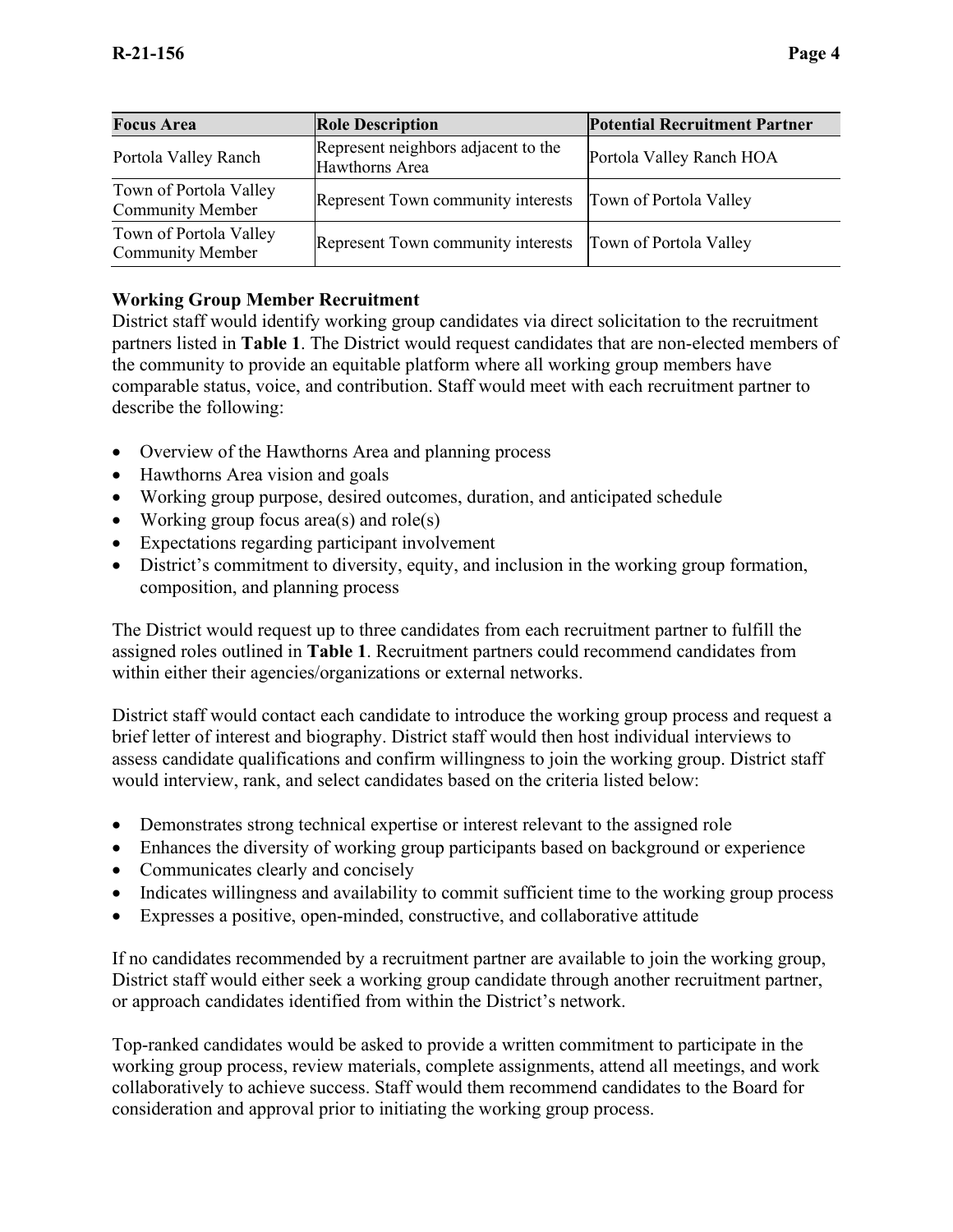If the Board requests different candidate(s), District staff would provide the next candidate(s) on the selection list for consideration. If no candidate names remain on the list, District staff would identify alternative candidates within the District's network.

### **Liaison and Support Roles**

The working group would be supported by the following non-voting roles: one District Board liaison, one Town Planning Commission or Town Council liaison, District staff, and a meeting facilitator.

# *District Board Liaison*

The District's Board President would appoint one Board liaison to represent the District's mission and interests, answer questions about District policy, and function as a conduit between the Board and the working group. To avoid Brown Act conflicts, the appointed Board liaison would not be a current member of the PNR.

The Board liaison would attend all working group meetings and complete homework assignments but would not vote in working group decisions. One Board liaison is the preferred approach to maintain a nimble working group and is commensurate with the small size of the Hawthorns Area.

# *Town Liaison*

The District would work with Town staff to invite one member from the Town Planning Commission or Town Council to join the working group as a liaison. The Town liaison would represent Town interests and answer questions regarding Town policy. The Town liaison would attend all working group meetings and complete homework assignments but would not vote in working group decisions.

#### *District Project Team and External Facilitator*

District staff and consultants would assist the working group with meeting logistics, preparation, record-keeping, and facilitation.

# **Tentative Meeting Format and Timeline**

District would host approximately eight working group meetings every eight weeks, all of which would be open to the public and subject to the Brown Act. **Table 2** outlines the tentative working group meeting timeline. The timeline may be modified if the working group finds they need more time to deliberate or discuss a topic, or the PNR requests that the working group address additional revisions before returning to the PNR or Board.

# **Table 2 – Tentative Working Group Meeting Schedule**

# **# Objective**

- 1 Establish working group roles, goals, workplan, schedule, and operating procedures
- 2 Conduct in-person property tour
- 3 Review existing site conditions
- 4 Conduct public open house
- 5 Discuss parking and driveway alternatives
- 6 Discuss internal connections, trailheads, and regional connectivity opportunities
- 7 Review draft trail and parking alternatives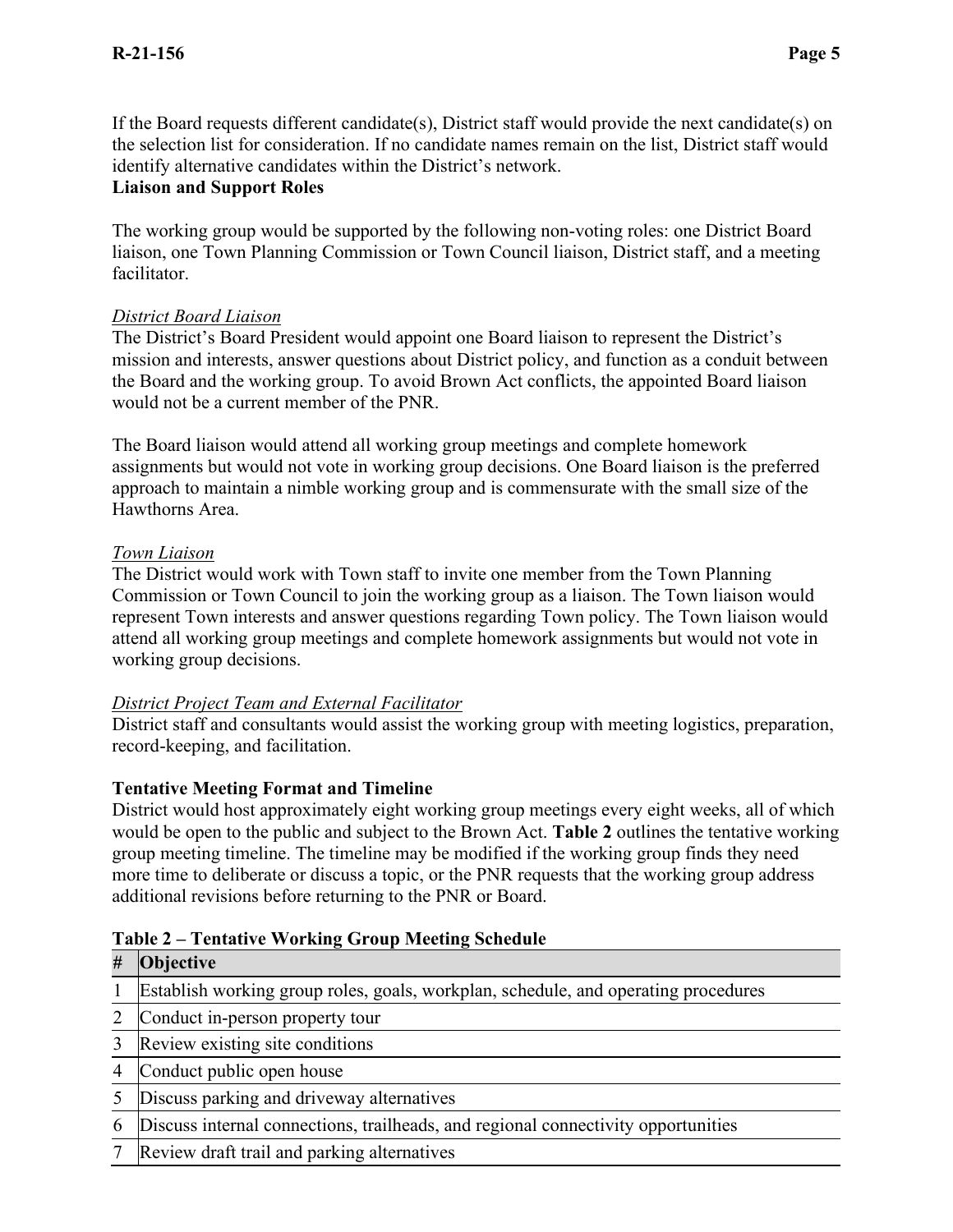| $\#$ Objective                                                                                                                        |
|---------------------------------------------------------------------------------------------------------------------------------------|
| $\sim$ Confirm revised trail and parking alternatives to forward to the District's PNR and<br>subsequently to Board for consideration |

# **FISCAL IMPACT**

Review and comment on the revised vision and goals and draft working group strategy has no direct, immediate fiscal impact. Funding for further planning efforts and related costs this fiscal year are within the approved Fiscal Year 2021-22 (FY22) budget.

The following table outlines the Measure AA Portfolio #6 Windy Hill: Trail Implementation, Preservation and Hawthorns Area Historic Partnership allocation, costs-to-date, projected future project expenditures and projected ending balance at the portfolio level.

| <b>MAA06 Windy Hill: Trail Implementation, Preservation and</b><br>Hawthorns Area Historic Partnership Portfolio Allocation: |               |
|------------------------------------------------------------------------------------------------------------------------------|---------------|
| <b>Total Portfolio Allocation:</b>                                                                                           | \$12,740,000  |
| Life-to-Date Spent (as of $10/18/2021$ ):                                                                                    | $(\$40,951)$  |
| Encumbrances:                                                                                                                | $(\$61,853)$  |
| Remaining FY22 Project Budgets:                                                                                              | $(\$49,472)$  |
| Future MAA06 project costs (projected through FY25):                                                                         | $(\$95,796)$  |
| <b>Total Portfolio Expenditures:</b>                                                                                         | $(\$248,072)$ |
| <b>Portfolio Balance Remaining (Proposed):</b>                                                                               | \$12,491,928  |

The following table outlines the Measure AA Portfolio #06 Windy Hill: Trail Implementation, Preservation and Hawthorns Area Historic Partnership allocation, costs-to-date, projected life-todate project expenditures and projected portfolio balance remaining.

| MAA06 Windy Hill: Trail Implementation, Preservation and         |               |
|------------------------------------------------------------------|---------------|
| <b>Hawthorns Area Historic Partnership Portfolio Allocation:</b> |               |
| <b>Total Portfolio Allocation:</b>                               | \$12,740,000  |
| Projected Project Expenditures (life of project):                |               |
| MAA06-002 Hawthorns Public Access Site Plan and CEQA             | $(\$248,072)$ |
| <b>Total Portfolio Expenditures:</b>                             | (\$248,072)   |
| <b>Portfolio Balance Remaining (Proposed):</b>                   | \$12,491,928  |

#### **BOARD AND COMMITTEE REVIEW**

- May 2021: The PNR Committee received an informational presentation on the proposed planning and public engagement process for the Hawthorns Area and provided input and guidance. [\(R-21-65,](https://www.openspace.org/sites/default/files/20210518_HawthornsPublicAccessPlan_R-21-65.pdf) [meeting minutes\)](https://www.openspace.org/sites/default/files/20210824_PNR_AGENDA_0.pdf)
- August 2021: The PNR Committee reviewed an informational presentation on the proposed draft vision and goals for the Hawthorns Area and provided input and guidance. [\(R-21-112,](https://www.openspace.org/sites/default/files/20210824_HawthornsPublicAccessPlan_R-21-112.pdf) refer to Attachment 1 for draft meeting minutes)

# **PUBLIC NOTICE**

Public notice was provided as required by the Brown Act.